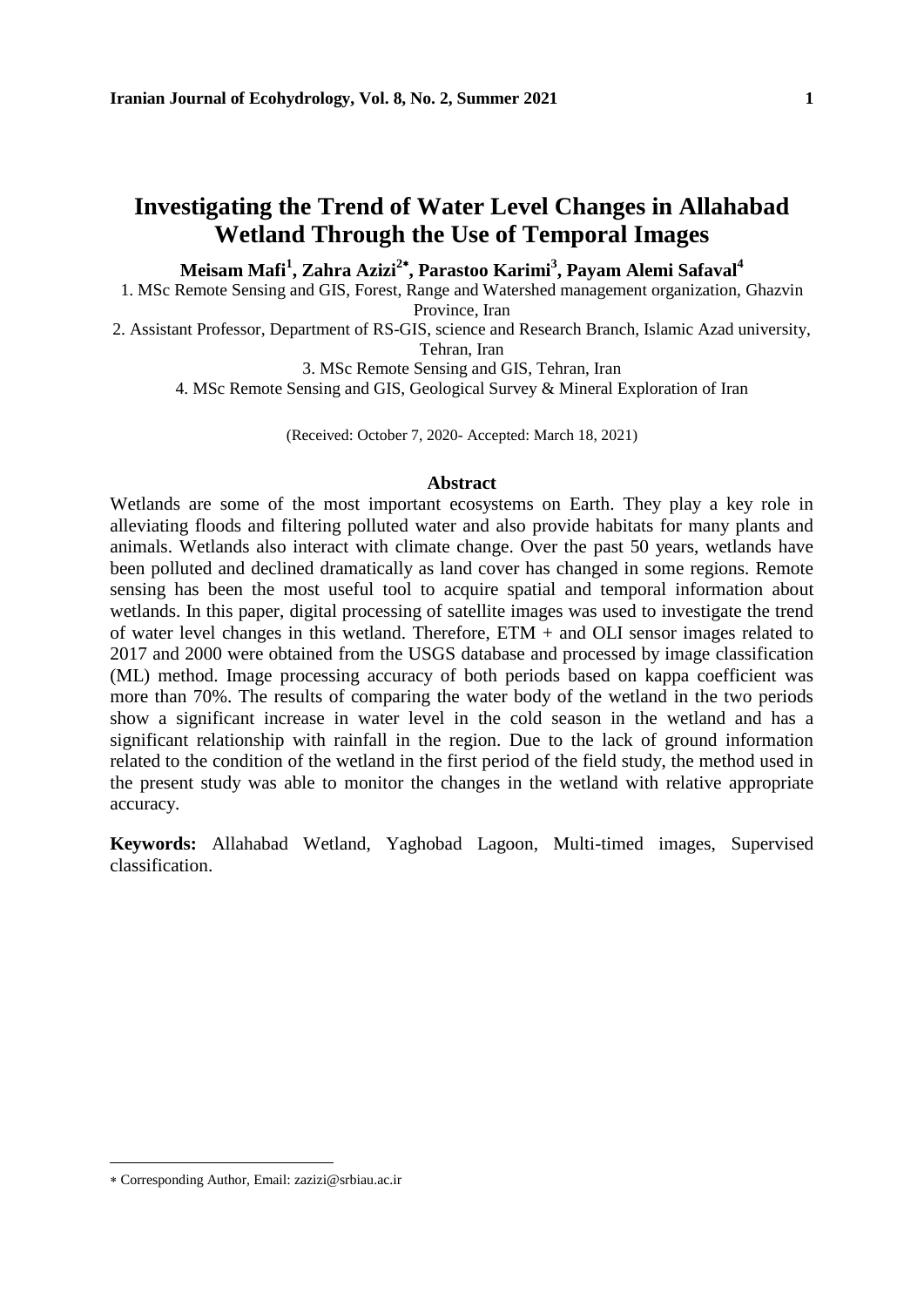# **Flood Zoning in Urban Areas Using Hydrological Model and Survey Data: Case Study of Bardsir City, Kerman Province**

### **Reza Hassanzadeh<sup>1</sup> , Mehdi Honarmand<sup>2</sup> , Mahdieh Hossienjanizadeh<sup>1</sup> , Sedigheh Mohamadi<sup>1</sup>**

1. Assistant Professor, Department of Ecology, Institute of Science and High Technology and Environmental Sciences, Graduate University of Advanced Technology, Kerman, Iran

2. Associate Professor, Department of Ecology, Institute of Science and High Technology and Environmental Sciences, Graduate University of Advanced Technology, Kerman, Iran

(Received: November 6, 2020- Accepted: March 18, 2021)

### **Abstract**

This research explores the role of hydrological modelling in geographical information system (GIS) and survey data as crowdsourcing (CS) data in flood risk management in the study area of Bardsir, Kerman Province, Iran. Conducting this research required spatial data including topography, land-use and hydrology. These were collected from relevant organizations. Also crowdsourced data were gathered through interview survey in the study area. Modeled and survey inundation maps of the study area were produced using HEC-RAS and crowdsourced data analysis indicating the Inundation area of 1.13  $\text{km}^2$  and 2.25  $\text{km}^2$ , respectively. The results of comparison of these maps with the real data indicated 59.16 and 80.07 percentage accuracy. The combined inundation map of the HEC-RAS and CS showed an increase in accuracy result to 80.27 percentage indicating the effectiveness of crowdsourced data in flood risk management. Based on these results, researcher can collect crowd sourced data regarding previous flood occurrences in the study area to improve the hydrological modeling in regard to the design of flood plain extent and determining cross section of rivers. Combined results of hydrological modeling and crowdsourcing can assist decision makers and planers in managing flood risks.

**Keywords:** Crowdsourcing, HEC-RAS, Flood, Bardsir, Kerman.

Corresponding Author, Email: Hassanzadeh22@yahoo.com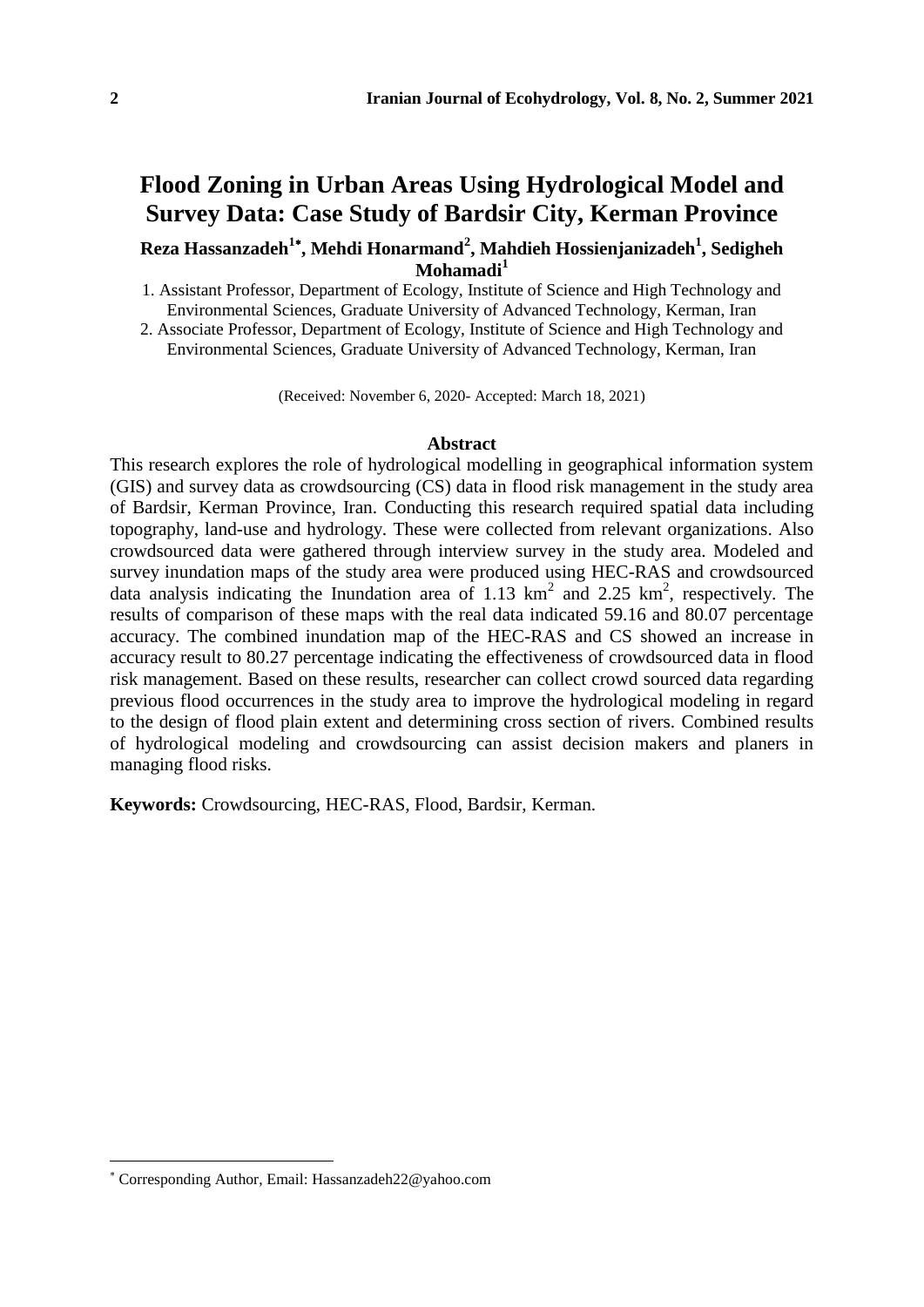# **Supplying Environmental Water of Gavkhoni Wetland by Improving Agricultural Water Demand Management**

**Razieh Haddad<sup>1</sup> , Mohammad Ebrahim Banihabib<sup>2</sup> , Seyed Mahdi Hashemi Shahedani<sup>3</sup> , Saman Javadi Pirbazari<sup>3</sup> , Sajad Najafi Morghalamaki<sup>1</sup>**

1. M.Sc. Graduate of Water Recourses Engineering, Department of Water Engineering, College of Abouraihan, Tehran University, Tehran, Iran

2. Professor, Department of Water Engineering, College of Abouraihan, University of Tehran, Tehran, Iran

3. Associate Professor, Department of Water Engineering, College of Abouraihan, University of Tehran, Tehran, Iran

(Received: November 6, 2021- Accepted: March 18, 2021)

### **Abstract**

Wetlands as bird habitats play an important and crucial role in the socio-environmental system. Water restriction which resulted from high water losses in agriculture dried up the wetlands in arid regions. Eco-environment water right could appropriately be improved by agricultural demand management in the region. The purpose of this study was to evaluate the efficiency of different scenarios for the management of agricultural water improvement including "modernization and upgrading agricultural water distribution systems", "improvement of irrigation systems performance in farms", "crop pattern optimization" and "reducing groundwater resource withdrawal". Furthermore, this paper attempts to assess the combination of these scenarios to save the eco-environment water right for the wetlands. For this purpose, Zayandehroud watershed, consisting of six irrigation networks and Gavkhuni wetland was selected as the case study. The WEAP software used to model an integrated water management. Additionally, the efficiency of the scenarios was evaluated and the reliability index for these scenarios was obtained. The results displayed that the most flexible scenario was the implementation of all scenarios with flexibility index of 87.3% followed by "modernization and upgrading agricultural water distribution systems", "crop pattern optimization" and "reducing groundwater resource withdrawal" with a flexibility index of 81.6%. The least flexibility index belonged to the two scenarios of "improvement of irrigation systems performance in farms", "crop pattern optimization" with a 2.2% and 2.6% value for the flexibility index. Therefore, the implementation of the combination of all management scenarios for agricultural water demand could be the most sustainable solution for the restoration of Gavkhuni wetland.

**Keywords:** Crop pattern optimization, Gavkhoni wetland restoration, modernization of water distribution systems, WEAP model.

Corresponding Author, Email: banihabib@ut.ac.ir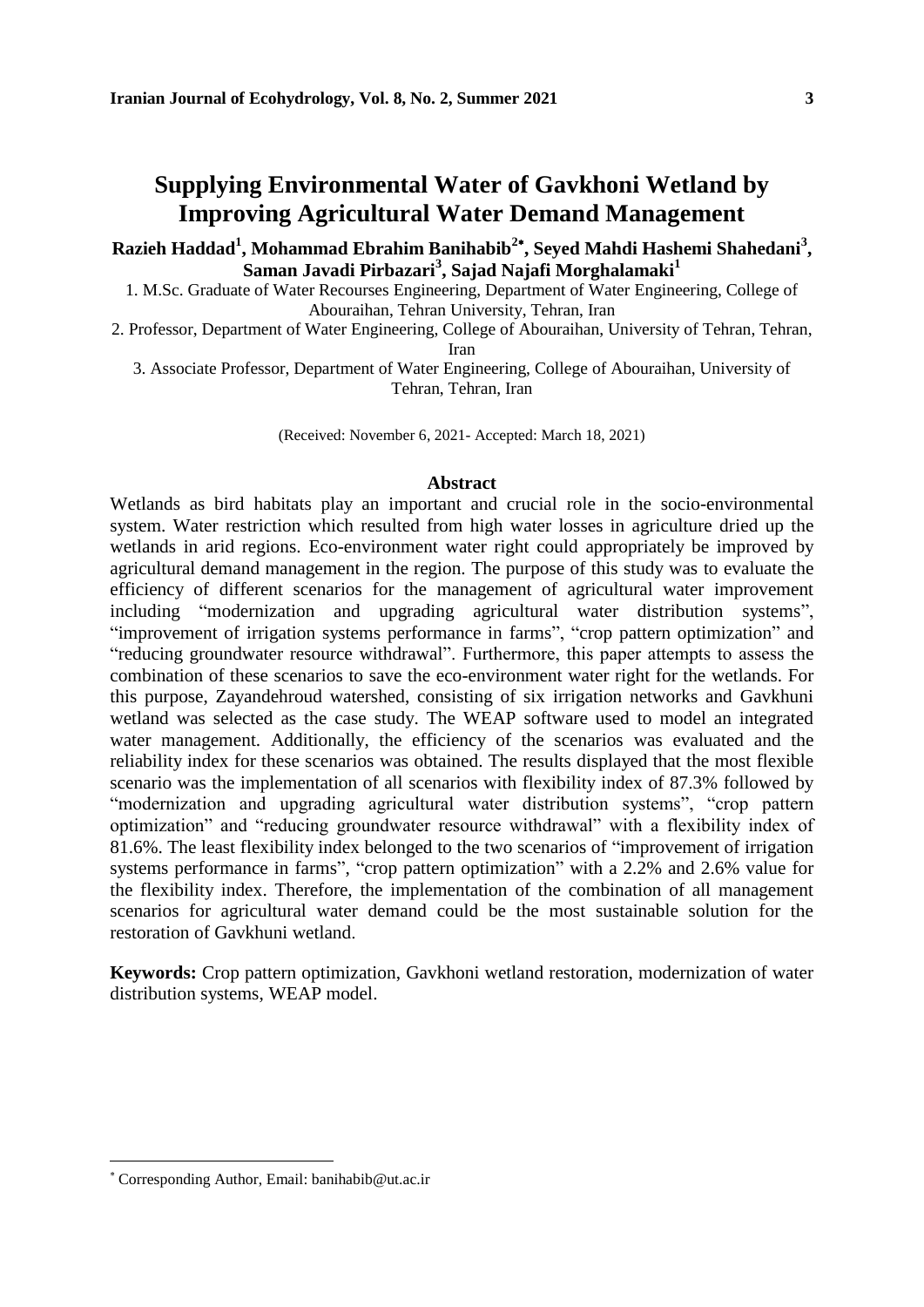# **Investigation, Modeling and Analysis of Qualitative Parameters of Groundwater Resources in Kurdistan's Kamyaran Plain**

**Akbar Saadatmand<sup>1</sup> , Younes Noorollahi<sup>2</sup> , Hossein Yousefi1\* , Ali Mohammadi<sup>3</sup>**

1. Master of Environmental Engineering, Faculty of Environment and Energy, Islamic Azad University, Tehran, Iran

2. Associate Professor, Department of Renewable Energies and Environment, Faculty of New Sciences and Technologies, University of Tehran, Iran

3. PhD candidate in Water Sciences and Engineering, Department of Water Engineering , College of Aburaihan, University of Tehran, Iran

(Received: November 6, 2021- Accepted: March 18, 2021)

#### **Abstract**

Groundwater is an important part of the world's renewable water, accounting for about 60% of available renewable water resources. Due to the importance of this issue, this study was conducted to investigate the quality of groundwater resources in Kamyaran plain, Kurdistan. For this purpose and in the first step, 42 samples from the plain wells were withdrawn and analyzed using APHA method in a laboratory. Afterward, six key parameters were examined. These parameters are important parameters in drinking water and agricultural standards. Then, by examining the Root Mean Square Error (RMSE) of two well-known interpolation methods (Kriging and Inverse distance weighted (IDW)), the IDW method according to its lower RMSE was selected for zoning. The results showed that the electrical conductivity and total dissolved solids factors had many fluctuations in this plain and its range was identified for EC from 15000 µmhos/cm to 600 µmhos/cm and for TDS from 10200 mg/lit to 45 mg/lit. Using the drinking water quality standard, it was found that the concentration of the studied qualitative parameters in the groundwater resources of this plain, except for the pH parameter in some villages, is within the permissible range. Mainly the northern and southern parts of the plain have lower water quality. Therefore, with the identification of areas with poor quality in this study, priority areas for water quality improvement and areas which need to manage in prospective of groundwater resources withdrawal were identified.

**Keywords:** Water quality, Zoning, Groundwater, Kamyaran Plain.

<sup>\*</sup> Corresponding Author, Email: hosseinyousefi@ut.ac.ir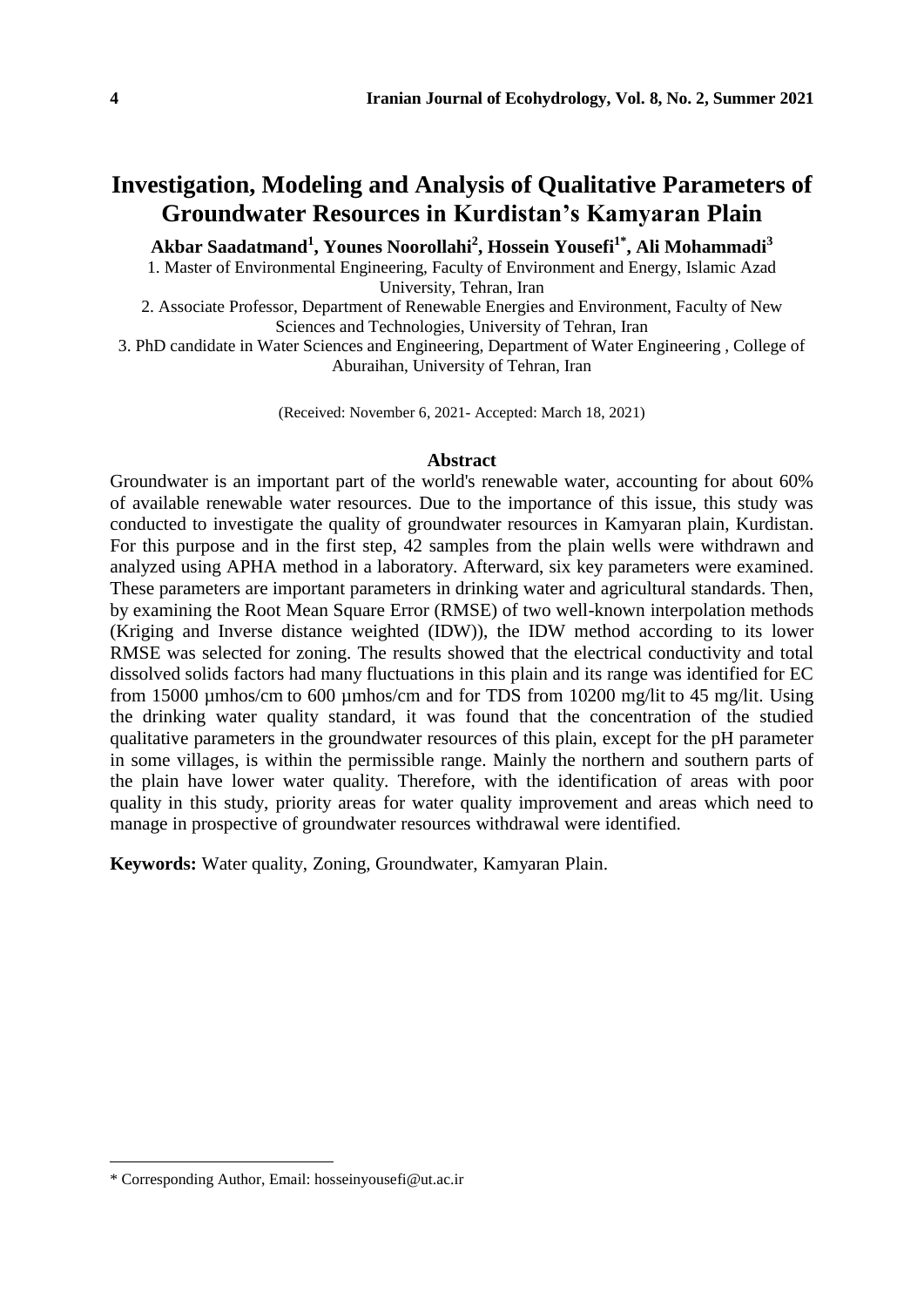# **The Effect of Human Interventions on Bed and Right of Way of Faroub Roman River and Its Flood Characteristics**

**Fahime Khajuee<sup>1</sup> , Saeed Reza Khodashenas<sup>2</sup> , Abolfazl Mosaedi<sup>2</sup>**

1. M.Sc. Student, Water Science and Engineering Department, Ferdowsi University of Mashhad, Iran 2. Professor, Water Science and Engineering Department, Ferdowsi University of Mashhad, Iran

(Received: August 24, 2020- Accepted: May 12, 2021)

### **Abstract**

Since Iran is located in an arid and semi-arid region and because of flood damage in recent years, flood management studies are very important. The destructive effects and widespread human interventions in the river bed of the country have occurred in different ways. Therefore, hydraulic simulation of rivers is necessary to predict flood damage, flood control and other studies. In this study, a distance of 7 km from the Faroub Roman River in Neyshabur has been simulated. Modeling was performed for return periods of 2 to 100 years in two modes: with construction and no construction along the river using Arc GIS and Hec-RAS software. Then, effect of structures on the rate change of depth and width of flood was considered. The sensitivity of hydraulic parameters on discharge was also investigated. To study the changes in the riverbed, aerial photos of 1347 and 1398 were used and compared. The results showed the negative impact of structures on increasing the depth and area of floods due to human interventions in the river. Interventions have caused 16% increase in flood area and 30% increase in flood depth. By investigation of the area of flood plain, it was found that the amount of land area which is below the water is 85000 square meter. According to the results, the riverbed has been moved since 1347. The riverbed area has been reduced from 550 hectares to 330 hectares and the riverbed has decreased by 40%. Sensitivity analysis showed that the maximum error of the model and the observed water level was 6%, which can be understood with the desired accuracy of the model.

**Keywords:** Land Use Change; Human Intervention; Flood; Validation; Faroub Roman river of Neyshabur.

Corresponding Author, Email: khodashenas@ferdowsi.um.ac.ir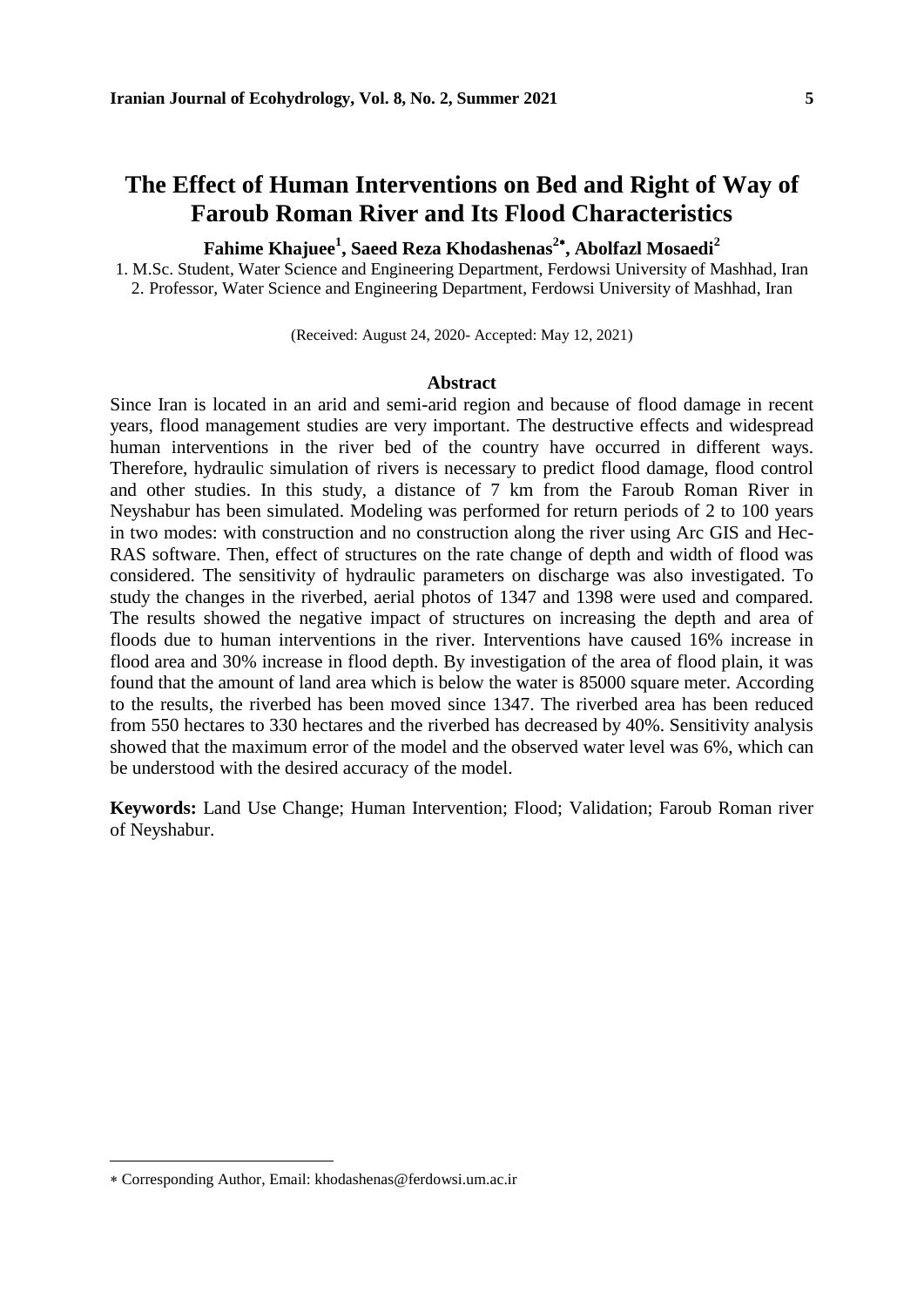# **Determining the Vulnerable Areas of Ajabshir Plain Aquifer Using Drastic Method Optimization by Genetic Algorithm and Fuzzy Logic**

**Soraya Nouri Sangarab<sup>1</sup> , Asghar Asghari Moghaddam<sup>2</sup> , Ali Kadkhodaie<sup>3</sup> , Fatemeh Kadkhodaie<sup>4</sup>**

1 M.Sc. Student of Hydrogeology, Faculty of Natural Sciences, University of Tabriz, Iran 2. Professor, Department of Earth Sciences, Faculty of Natural Sciences, University of Tabriz, Iran. 3. Associate professor, Department of Earth Sciences, Faculty of Natural Sciences, University of

Tabriz, Iran

4. PhD. Student in Hydrogeology, Department of Earth Sciences, Faculty of Natural Sciences, University of Tabriz, Iran

(Received: November 23, 2020- Accepted: May 12, 2021)

### **Abstract**

In recent decades, increasing of population and development of technology and, consequently, intense agricultural and industrial activities have exposed groundwater resources to a variety of pollutants. Ajabshir plain, located in the southwest of East Azarbaijan Province and southeast of Urmia Lake, is one of the areas that has faced groundwater contamination and needs more qualitative studies. In this study, first, the conventional drastic method was used to investigate the potential of nitrate contamination in Ajabshir plain, and then the optimization process was performed using the methods of genetic algorithm and fuzzy logic (Sugeno). The index values in the conventional drastic method were obtained from 87 to 145, as well as the drastic index values obtained by considering the weights of the genetic algorithm and optimization with fuzzy logic, from 47 to 74 and 0.01 to 0.6, respectively. According to the allergy classification, the ordinary drastic is located in low, low to medium, and medium to high ranges, in which areas from the north of the plain and the north of Ajabshir city had moderate to high vulnerability index. Also, the optimized variables with genetic algorithm and fuzzy logic are in the safe zone in terms of contamination potential due to lower index values than 79. The normal drastic correlation coefficient, genetic algorithm, and fuzzy logic method with nitrate concentration were 0.2,73, 0.57, and 0.796, respectively. Therefore, the results show the superiority of the fuzzy logic method over other methods.

**Keywords:** Ajabshir Plain Aquifer, groundwater vulnerability, DRASTIC, genetic algorithm, Fuzzy logic.

Corresponding Author, Email: moghaddam@tabrizu.ac.ir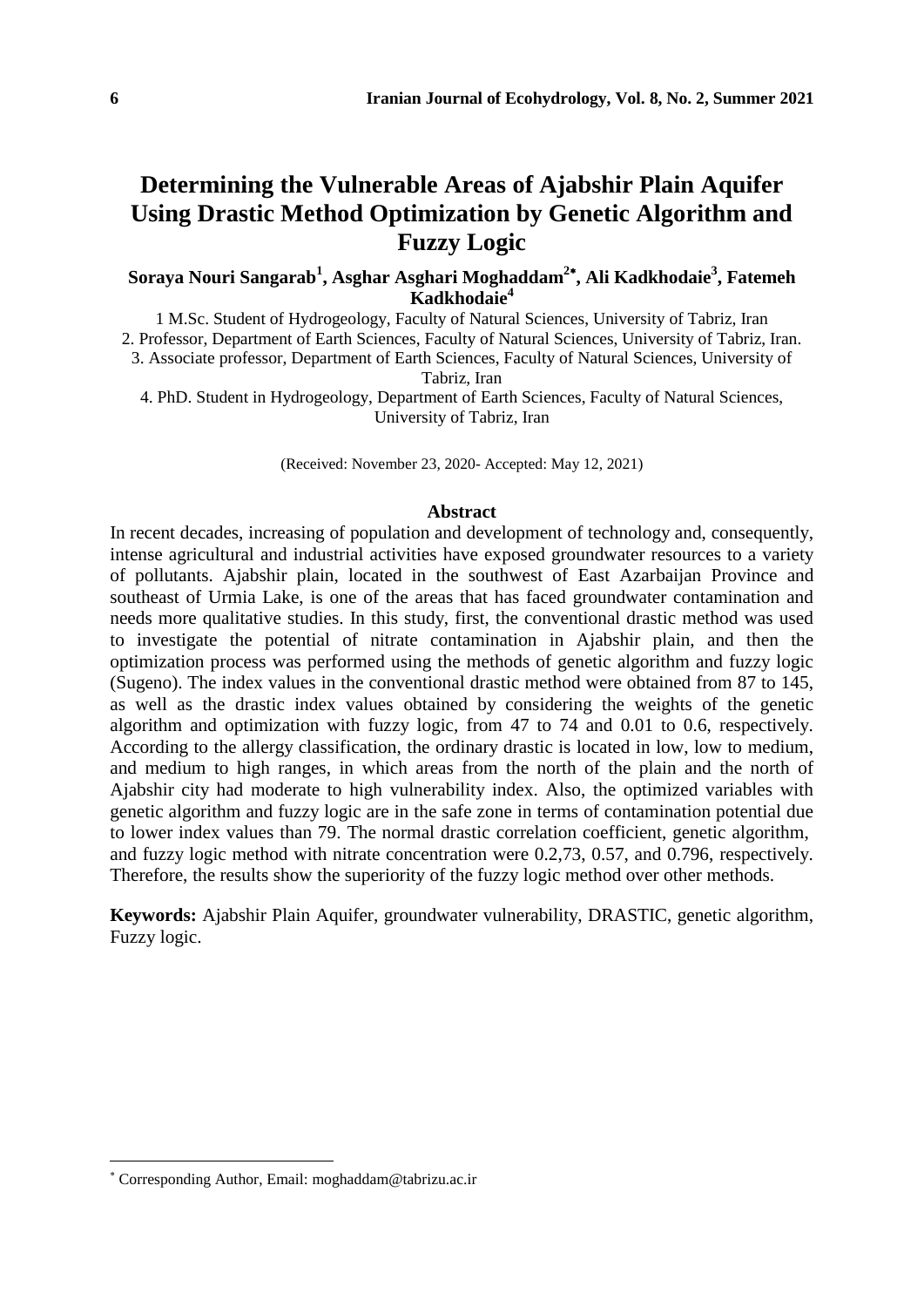# **Evaluation of Two Combined Hydrological Black Box Models for Flood Forecasting in the Halilrud River Basin**

### **Elaheh Foroodi Safat<sup>1</sup> , Mohammad Mehdi Ahmadi<sup>2</sup> , Kourosh Qaderi<sup>2</sup> , Soudabeh Golestani Kermani<sup>3</sup>**

1. M.Sc. Student, Water Engineering Department, Shahid Bahonar University of Kerman, Iran

2. Associate Professor, Water Engineering Department, Shahid Bahonar University of Kerman, Iran

3. Assistant Professor, Water Engineering Department, Shahid Bahonar University of Kerman, iran

(Received: November 30, 2020- Accepted: May 12, 2021)

### **Abstract**

Forecasting river flow in flood conditions is an essential part of river engineering studies that, if accurately estimated, can greatly contribute to the effectiveness of management programs and reduce financial and human losses. Using appropriate models and increasing the accuracy of these models will lead to improvements in the accuracy of prediction results. One of the available solutions to increase the accuracy of existing and valid rainfall-run-off models is to build a combined model with the help of preferably intelligent methods link to these models. In the present study, the combination of WEAP 21 hydrological model with black box models based on ANN and GMDH methods is used to increase the accuracy of WEAP model and then the created model was used to simulate the flood of part of Halilrud river in Kerman province. Precipitation, flow, humidity, wind and temperature data were entered into the WEAP model for the existing record minus the last two years. After calibrating and validating the model, the last two years were forecasted. The results showed that the WEAP-ANN ( $R^2$  = 0.78) model was able to estimate the run-off with higher accuracy compared to the WEAP-GMDH ( $R^2 = 0.59$ ) and WEAP ( $R^2 = 0.14$ ) models in the basin.

**Keywords:** Artificial Neural Network (ANN), Group Method of Data Handling (GMDH), Rainfall-Runoff, Modeling, WEAP Software.

 $\overline{a}$ 

Corresponding Author, Email: Ahmadi\_mm@uk.ac.ir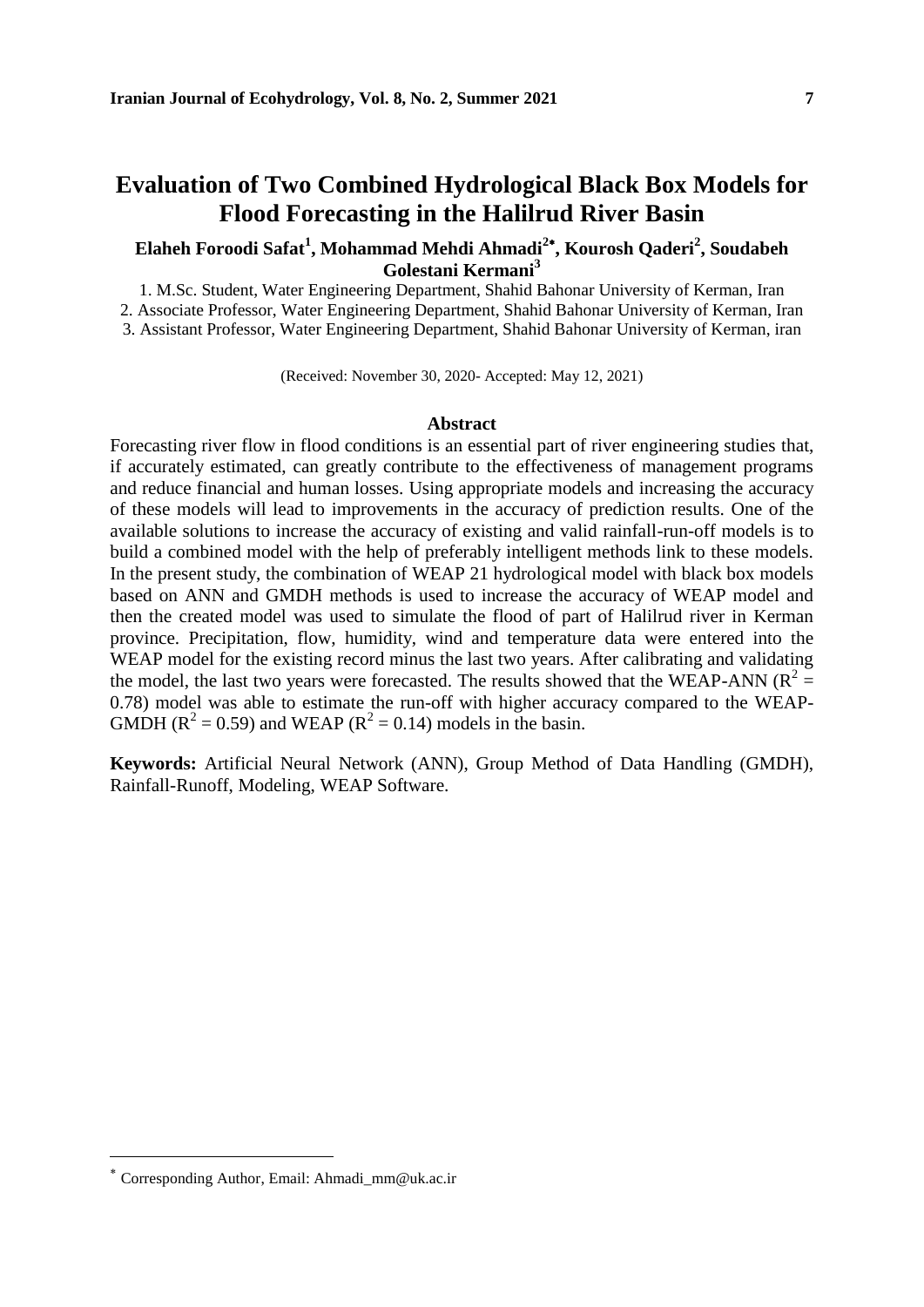# **Measurement and Evaluation of Water Pollution and Coastal Sediments in Estuaries of Bandar Abbas**

**Ahmad Nohegar<sup>1</sup> , Samaneh Habibi<sup>2</sup> , Mahmoud Behrouzi<sup>3</sup>**

1. Professor of Geomorphology, Environmental Planning, Management & Education, college of environment, university of Tehran, Tehran, Iran

2. PhD in, Watershed management Department, Faculty of Agriculture & Natural Resources, University of Hormozgan, BandarAbbas, Iran

3. PhD in Climatology- Environment Hazards, Malayer University, Malayer, Iran

(Received: December 23, 2020- Accepted: May 12, 2021)

### **Abstract**

One of the problems that threatens coastal ecology is the entry of urban wastewater into the sea by estuaries. Discharge of wastewater into the four estuaries of Bandar Abbas pollutes the coast of the Persian Gulf, which is a priority for the development of management strategies to reduce the risk of pollution. In order to realize this approach, the present study measured the physicochemical parameters of water and heavy metals in the sediments of the four estuaries of Bandar Abbas, including Sooro, Goursoozan, Shilat and Nakhle Nakhoda estuaries during four seasons in 2019 and evaluated by pollution indicators. The results showed that the concentrations of DO, BOD, COD, TSS, Cd, Zn, NO<sub>3</sub>, PO<sub>4</sub>, detergent and oils in the four estuaries of Bandar Abbas were higher than the environmental standard. The difference in temporal and spatial distribution of water quality pollutants was significant at the level of 95% and its maximum was in Goursoozan and in terms of time in summer, spring, autumn and winter, respectively. The average pattern of heavy metal concentration in the sediments was Zn> Cu> Pb> Cd which means concentrations were 103.20, 52.55, 19.95 and 0.611 mg/kg, respectively. The maximum metals were in Goursoozan and the evaluation of metal in sediments with  $I_{\text{geo}}$ , CF, mdc and PLI indices showed that Cd, Cu and Pb in four estuaries of Bandar Abbas, in the category of moderate to severe pollution. High concentrations of heavy metals indicated the impact of human activities, including the discharge of wastewater into the estuary.

**Keywords:** Dissolved oxygen, Heavy metals, wastewater of Urban, Goursoozan estuary, Pollution load index.

Corresponding Author, Email: nohegar@ut.ac.ir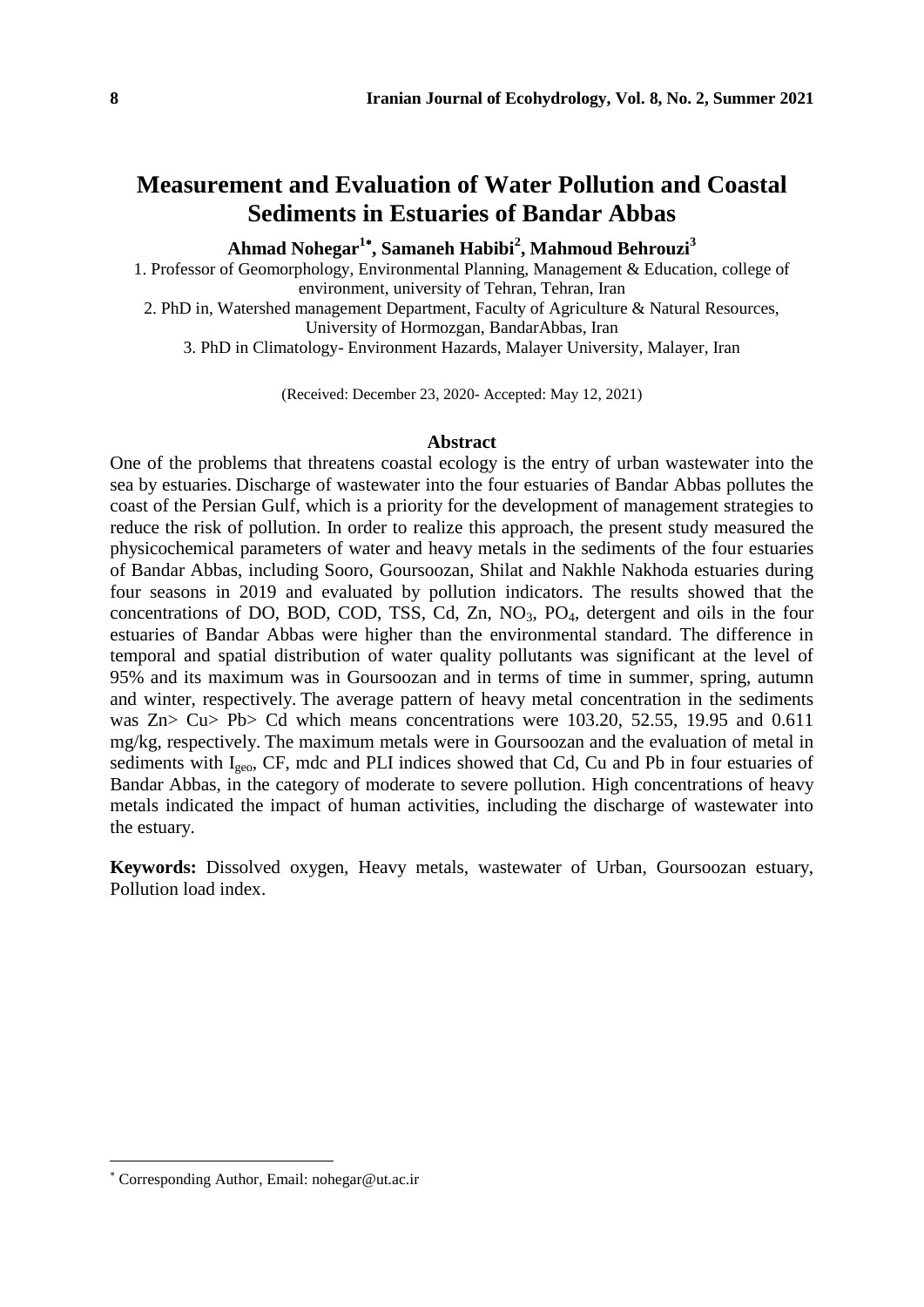# **Evaluation of Ecological Flow of Lorestan Herrud River Using Hydrological Methods**

### **Hossein Yousefi<sup>1</sup> , Babak Shahinejad<sup>2</sup> , Ali Kakavand<sup>3</sup> , Maryam Mirbek Sabzevari<sup>3</sup> , Seyedeh Hadith Shahrokhi<sup>3</sup>**

1. Associate Professor, Faculty of New Sciences and Technologies, University of Tehran, Iran

2. Assistant Professor, Department of Water Engineering, Lorestan University, Iran

3. PhD student in Hydraulic Structures Engineering, Lorestan University, Iran

(Received: January 22, 2021- Accepted: May 13, 2021)

### **Abstract**

Given the global water crisis, the need for planning in water conservation is one of the most important development plans of any country. In order to preserve the existing ecosystems in catchments and also due to lack of water resources and inappropriate temporal and spatial distribution of rainfall in the country, it is necessary to consider the environmental needs of rivers. In the present study, the environmental needs of the Herrud River catchment area located in Lorestan Province in two hydrometric stations of Kakarza and Dehno during a long-term statistical period of 40 years was investigated using the following: hydrological methods of tenant, tesman, aquatic basin flow, flow continuity curve analysis, and change of the flow continuity curve using GEFC software and smokhtin. The analysis of the trend of discharge changes in Kakarza and Dehno basins was investigated using Monkendal graphic test and the results showed that it is not possible to imagine a trend for Herrud river in the location of Kakarza and Dehno hydrometric stations. Among the mentioned hydrological methods, the method of changing the flow continuity curve is proposed compared to other methods, considering ecological management classes and paying attention to the natural fluctuations of river flow and trying to maintain these fluctuations environmental flow. These are more efficient. The results showed that in order to maintain the environmental needs of the Herrud River, in class C (lowest acceptable ecological status) in Kakarza and Dehno stations, 49.47% and 56.34% of the average annual flow (5.63%, respectively) and 1.42 cubic meters per second) is required. It is important to note that the methods presented in the present study are not a definitive solution for environmental flow assessment, but the use of these methods in the absence of the necessary ecological information and for initial planning is useful for managers.

**Keywords:** Annual flow, Environmental needs, Flow continuity curve, Herrud river, Management classes.

Corresponding Author, Email: shahinejad.b@lu.ac.ir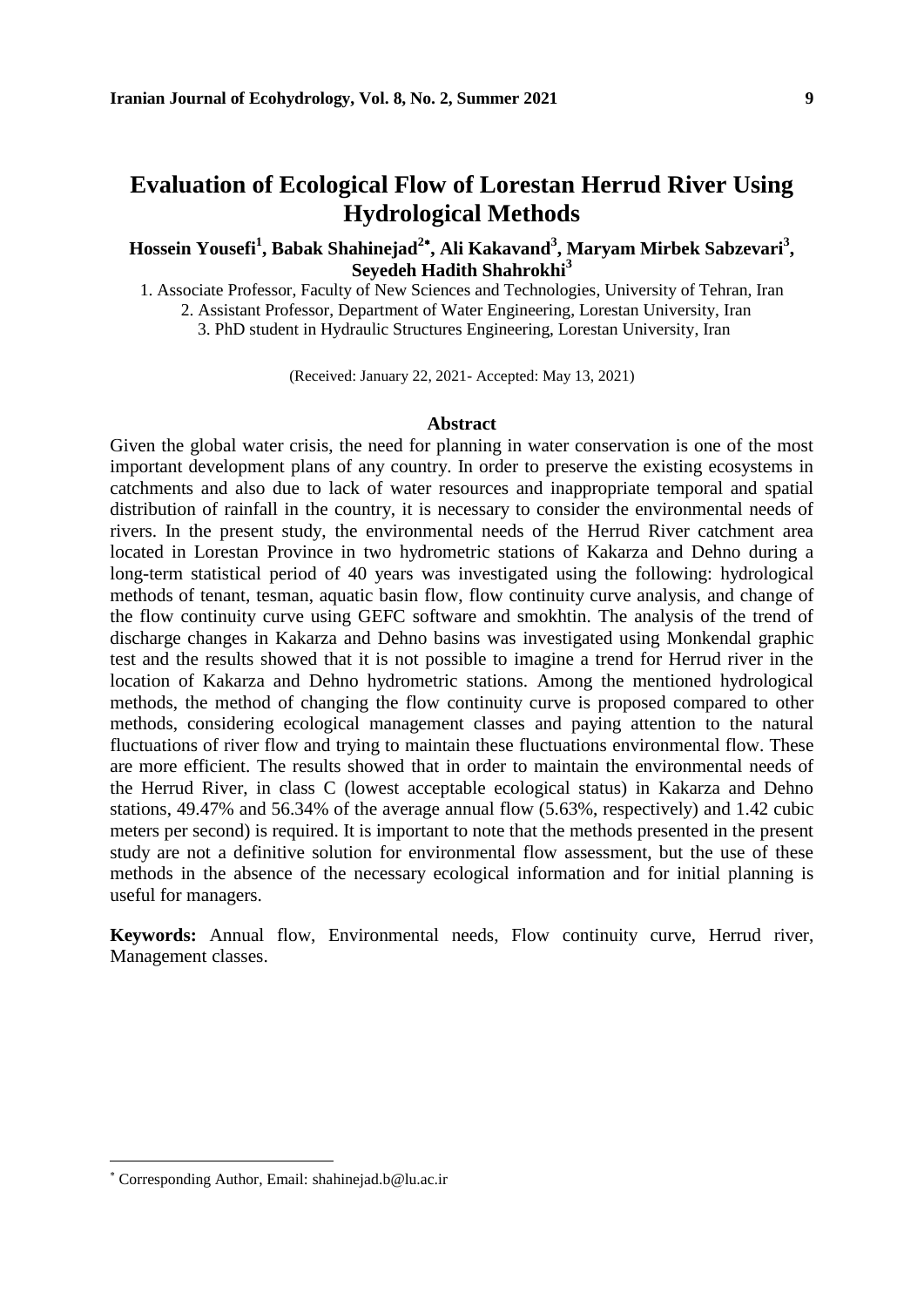# **Effect of Geometry on Classification of Flood Flow Source in Naplarood Forest Watershed of Mazandaran Province**

### **Karim Solaimani\***

Professor, Sari University of Agricultural Sciences and Natural Resources, Sari, Iran

(Received: December 23, 2020- Accepted: May 12, 2021)

#### **Abstract**

Lack of studies in forest Watersheds due to the hydrometric stations absence always causes many problems for managers. The Naplarrood watershed, which has a permanent flow throughout the year and includes many villages downstream, can be the basis for the development of the region in the future with principled and scientific planning. This research tries to extract some of its important features by geometric analysis of Naplarrood Watershed. Therefore, in this study, 12 effective physiographic factors were used in the field of flood current origin. These factors include river channel bed slope, roundness coefficient, compaction coefficient, Horton coefficient, elongation coefficient, equivalent rectangle length, equivalent rectangle width, slope percentage, slope aspect, branch ratio, drainage density and time of concentration. Then, in order to determine the source of flood flow, all effective factors were rated and weighed based on the used data. Then, flood flow was prioritized using single parameter sensitivity analysis method, as the effective factors in the source. According to the results of sensitivity analysis, three factors of river slope bed, slope percentage and drainage density with weights of 7.42, 6.72 and 6.64 were identified as three important factors in the source of flood flow. Among the effective factors, three factors of drainage density, equivalent rectangle width and branching ratio had a higher optimal weight than the initial weight assigned to them, which shows the importance of these three factors in the origin of flood flow in forest basins.

**Keywords:** Geometry, Time of Concentration, Drainage density, Flood management, Physiographic factors.

Corresponding Author, Email: k.solaimani@sanru.ac.ir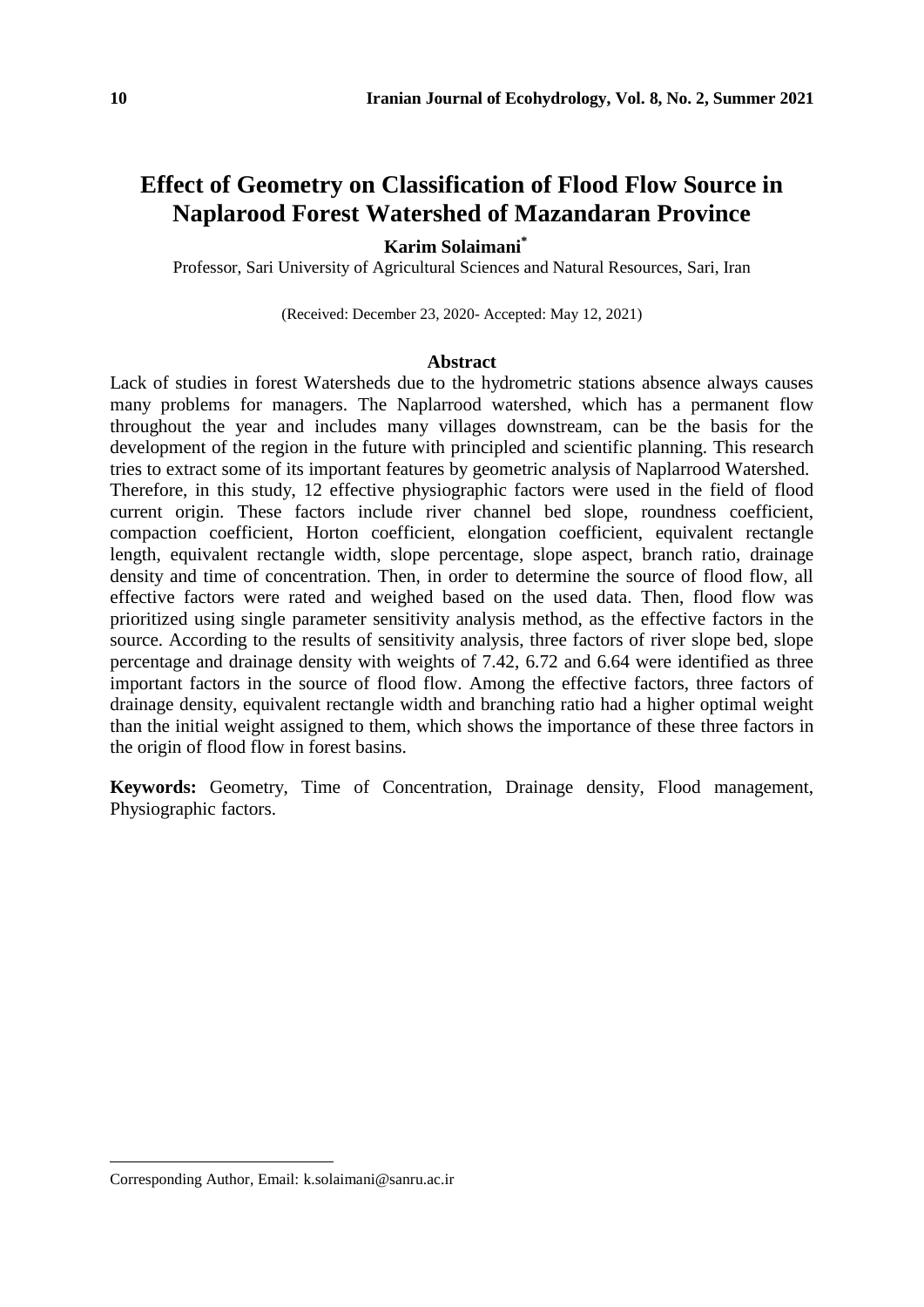# **Determination of Agricultural Water Prices Based on Sustainable Development Criteria, Case Study of Qazvin Irrigation Network**

**Nima Tazzori<sup>1</sup> , Mohammad Ebrahim Banihabib<sup>2</sup> , S. Mahdi Hashemy Shahedany<sup>3</sup> , Yousef Hassani<sup>4</sup>**

1. M.Sc. Student of Water Recourses Engineering, Department of Water Engineering, College of Abouraihan, Tehran University, Tehran, Iran

2. Professor, Department of Water Engineering, College of Abouraihan, University of Tehran, Tehran, Iran

3. Associate Professor, Department of Water Engineering, College of Abouraihan, University of Tehran, Tehran, Iran

4. Water productivity and Economic Affairs; Ministry of Energy, Iran

(Received: January 30, 2021- Accepted: May 24, 2021)

### **Abstract**

Choosing the right price for agricultural water and investigating the effects of economic, social, and environmental interpretations are among the essential economic tools in the agricultural sector to manage water demand in the current situation in the country. For this purpose, the present study has estimated the price of agricultural water and investigate its intermediate impact based on economic, social, and environmental indicators in the Irrigation-Network of Qazvin. First, the agricultural economy's existing conditions in the network range and by the economic model of mathematical planning were simulated by GAMS software, simulated and possible factors of farmers to elect price scenarios and their interaction effects are studied. Finally, the degree of importance and ranking of the impact of economic, social, and environmental indicators by the TOPSIS process was used to achieve acceptable price and water labor in the irrigation network. The results showed that the maximum and minimum economic value of water in the irrigation network is related to rapeseed and alfalfa products, respectively, 3142 and 2177 IRR per cubic m. Also, the average economic value of water in this network was estimated at 2731 IRR per cubic meter. The results of water scenarios by the economic model showed that increasing irrigation water prices reduced the gross profit of crops in the irrigation network, as well as applying price scenarios, leads to increased unemployment in the study area. As a result, 2490 and 2731 were determined as two reasonable prices in the irrigation-network. Higher prices were selected as the best prices.

**Keywords:** Irrigation water price, positive mathematical program, water economic value, sustainable development.

Corresponding Author, Email: banihabib@ut.ac.ir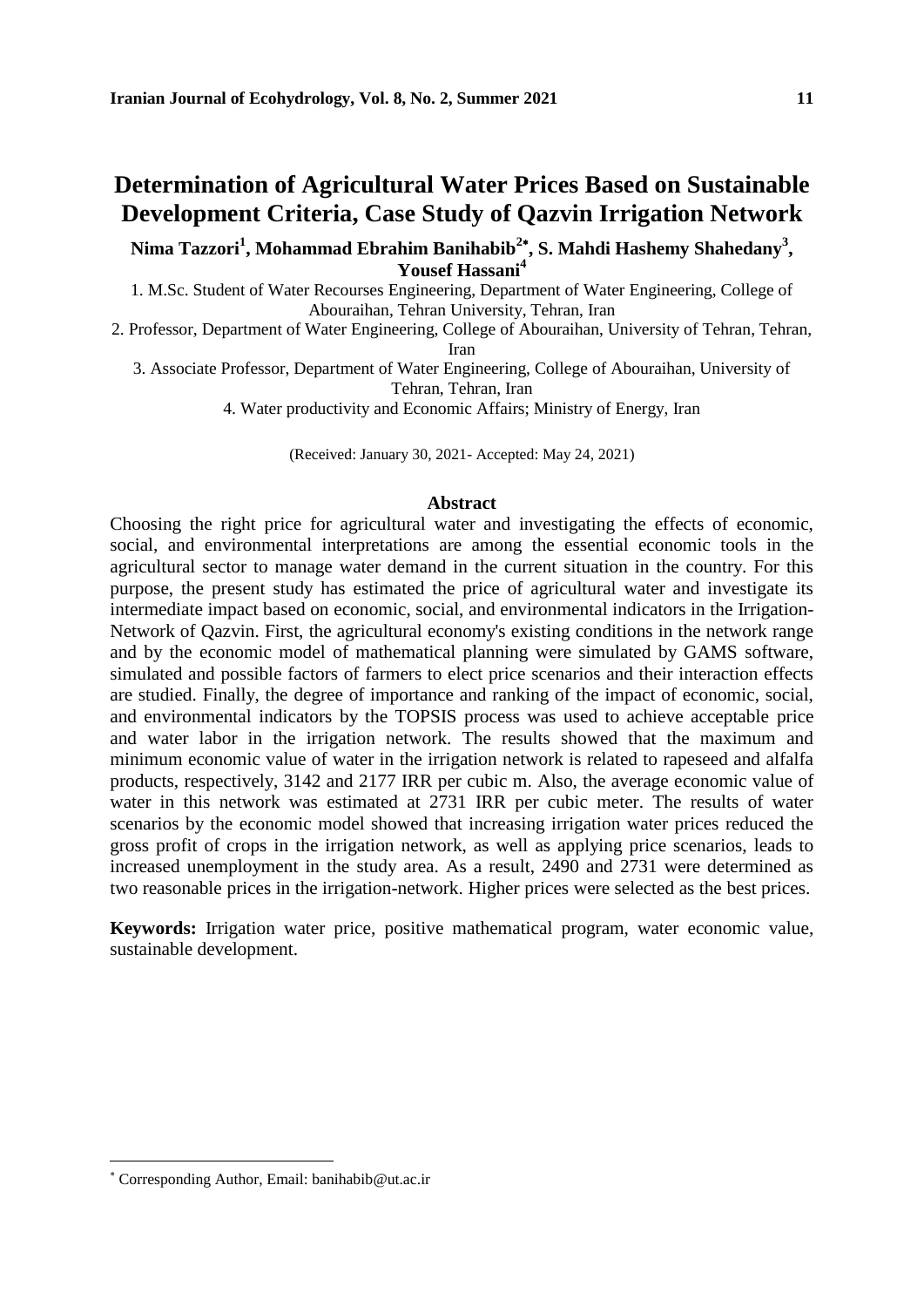# **Investigating the changes in the water body of Gorgan Bay and its relationship with precipitation and water level of the Caspian Sea by using remote sensing data**

**Saeid Hamzeh<sup>1</sup> , Omid Torabi<sup>2</sup>**

1. Associate professor, Department of Remote Sensing and GIS, Faculty of Geography, University of Tehran

2. M.Sc. Student, Department of Remote Sensing and GIS, Faculty of Geography, University of Tehran

(Received: May 23, 2020- Accepted: May 12, 2021)

### **Abstract**

In the present study, long-term (1999 to 2019) and seasonal changes (2018) of the area of Gorgan Bay and their relationship with the changes in precipitation and water level of the Caspian Sea have been studied. The long-term water body was calculated by using the time series of Landsat8, Landsat5 and Sentinel-2 satellites imagery, and by employing the Modified Normalized Difference Water Index2 (MNDWI2). Data from Topix and Json satellites were used to study the changes of the Caspian Sea water level. Also, the TRMM satellite data was used to study the precipitation changes. The results showed that the water body of Gorgan Bay has decreased significantly during the study period and this trend continues. The long term changes in the water area of Gorgan Bay have a high correlation (0.92) with the amount of fluctuations in the water level of the Caspian Sea. It is worth mentioning that during this 20-year period, the changes in the water level of the Caspian Sea have been about 120 cm. But the correlation between water area and precipitation in the long period is low (0.1). This trend is quite the opposite in a short period of one year and since the changes in the water level of the Caspian Sea in a period of one year is very small (5 cm), so the water area of Gorgan Bay has a very low correlation (0.09) with it. But in the same period, there is a relatively moderate correlation between rainfall changes and the area of Gorgan Bay water body with a delay of one month.

**Keywords:** Gorgan Bay, Remote Sensing, Water Level, Water Body, MNDWI2 Index.

Corresponding Author, Email: saeid.hamzeh@ut.ac.ir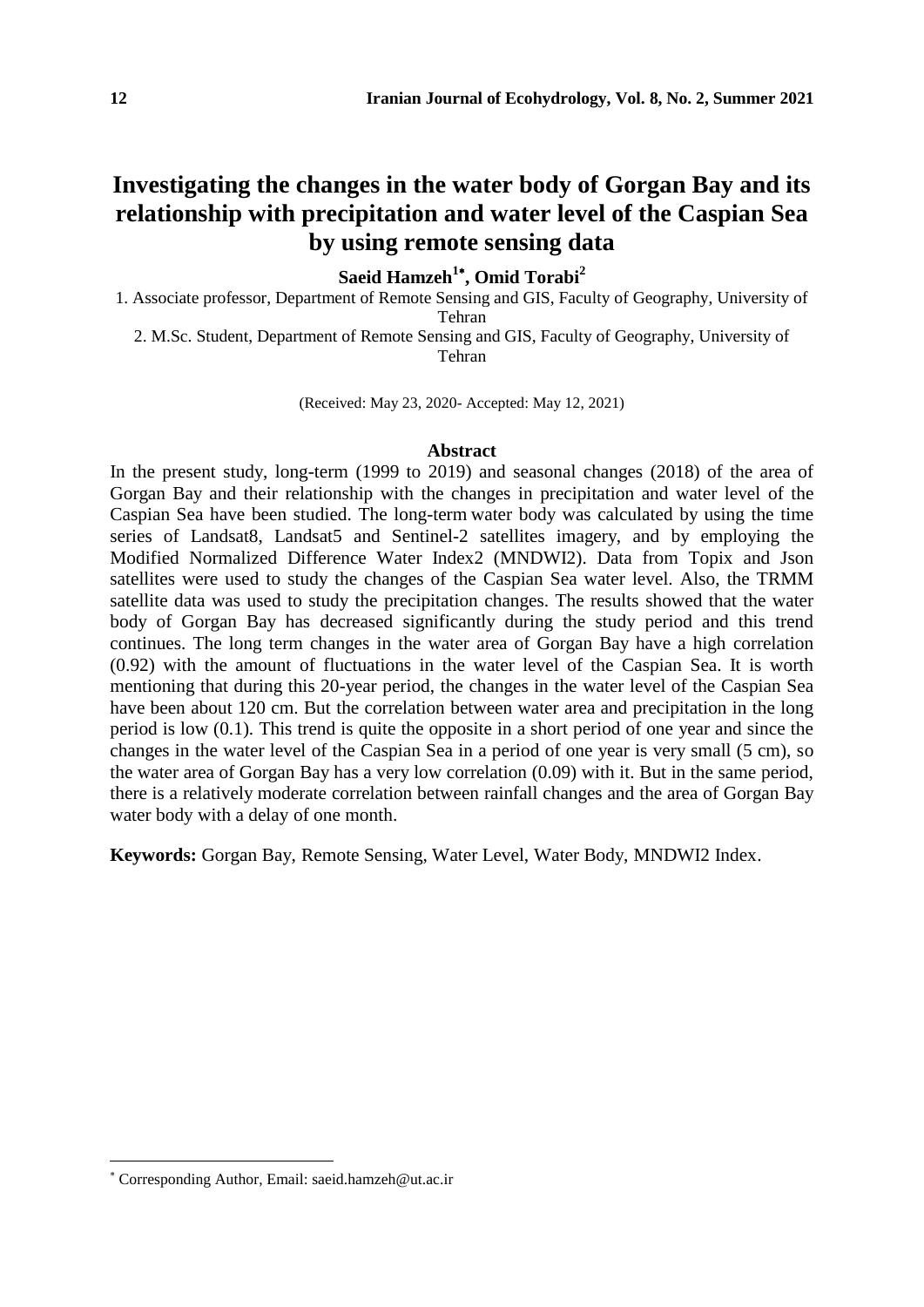# **Effects of Fluctuations of Persian Gulf Sea Surface Temperature and the El Nino-Southern Oscillation (ENSO) on precipitation variability in the South-Central parts of Iran**

**Mojtaba Mohammadi<sup>1</sup> , Hassan Vagharfard<sup>2</sup> , Rasool Mahdavi Najafabadi<sup>2</sup> , Peyman Daneshkar Arasteh<sup>3</sup> , Mohammad Jafar Nazemosadat<sup>4</sup>**

1. PhD Student, Department of Natural Resources Engineering, University of Hormozgan, Bandar-Abbas, Hormozgan, Iran

2. Associate Professor, Department of Natural Resources Engineering, University of Hormozgan, Bandar-Abbas, Hormozgan, Iran

3. Associate Professor, Water Sciences and Engineering Department, Faculty of Agriculture and Natural Resources, Imam Khomeini International University, Qazvin, Iran

4.Professor, Water Engineering Department, College of Agriculture, Shiraz University, Shiraz, Iran

(Received: January 20, 2021- Accepted: June 15, 2021)

#### **Abstract**

The present study tries to analyze the individual and the coupled effects of the sea surface temperature (SST) and the El Nino-Southern Oscillation (ENSO) on precipitation variability in the South-Central parts of Iran over the period of 1957-2019. The SST data comprise the monthly time series of this variable over eight grids located in various parts of the Red Sea (1 grid), Persian Gulf (1 grid), Oman Sea (2 grid) and the Arabian Sea (1 grid). In addition to these gridded data, the SST-precipitation relationships are also examined for differential values of these gridded datasets. Correlation coefficients are consistently found to be negative when monthly or seasonal SSTs are regressed with corresponding precipitation data in all considered stations. The strongest correlations are found when differential values of SST (The Red Sea minus eastern parts of the Persian Gulf) are regressed with precipitation data in Sirjan. Differential values have generally yielded stronger correlations than if the data of a single grid are used. Fluctuation of the SSTs data over the Red Sea, western parts of the Persian Gulf and eastern side of the Arabian Sea exhibited strongest relationships with rainfall variability over the study area. In contrast, the less significant associations are observed for the grids that are located over the Oman Sea. The SST-precipitation relationships are found to be negative during both the warm and cold phases of ENSO.

**Keywords:** Sea Surface Temperature, ENSO ،Nino 3.4, Precipitation, Persian Gulf, Strait of Hormuz.

Corresponding Author, Email: ra\_mahdavi2000@yahoo.com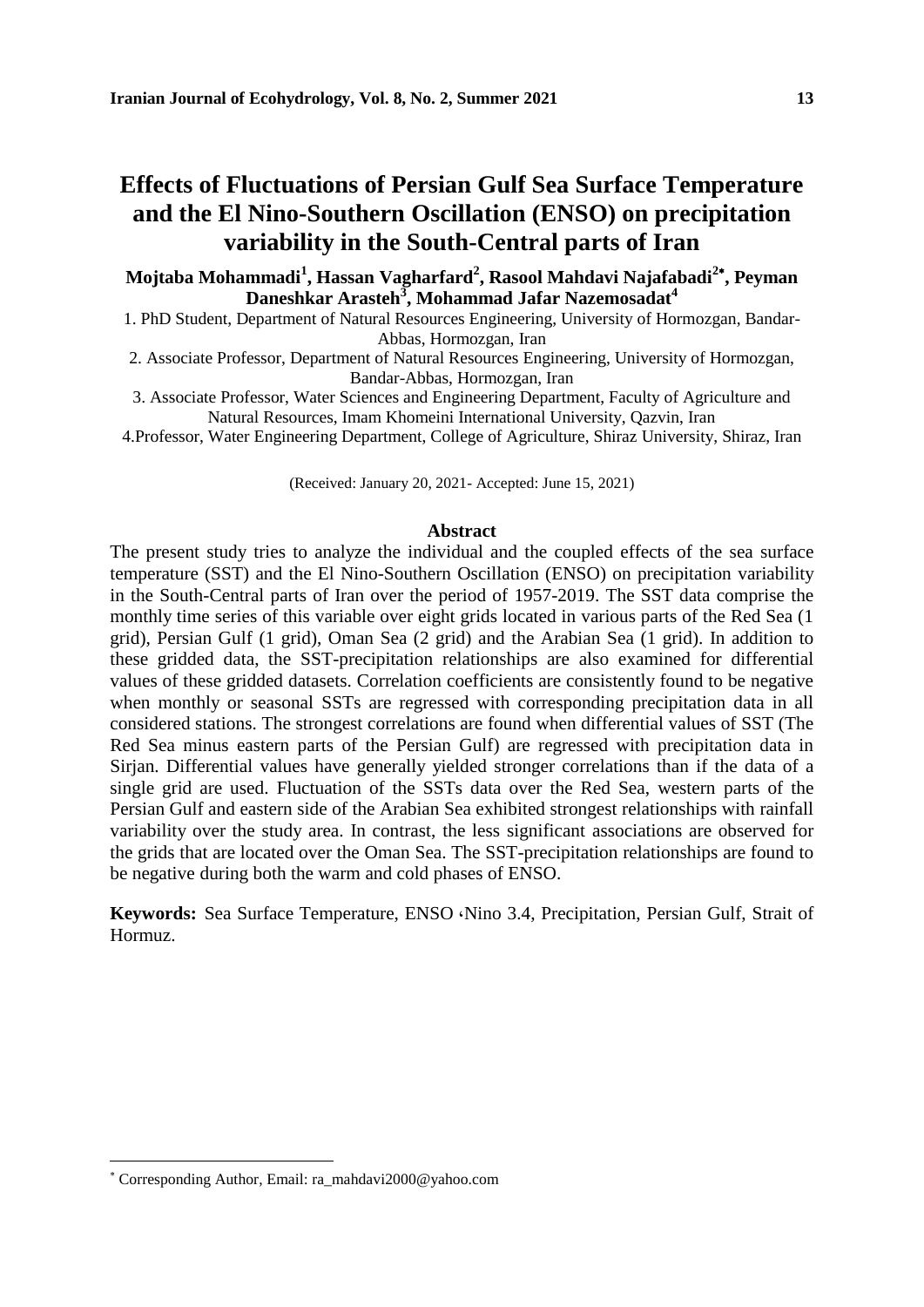# **Estimation of Event Based Run-off Coefficient Using Artificial Intelligence Models (Case study: Kasilian watershed)**

**Hossein Pourasadoullah<sup>1</sup> , Mehdi Vafakhah<sup>2</sup> , Baharak Motamedvaziri<sup>1</sup> , Alireza Moghaddam Nia<sup>3</sup> & Hossein Eslami<sup>4</sup>**

1. Science and Research Branch, Islamic Azad University, Tehran, Iran

2. Department of Watershed Management and Engineering, Faculty of Natural Resources and Marine Sciences, Tarbiat Modares University

3. Department of Range & Watershed Management and Engineering, Faculty of Natural Resources, University of Tehran, Iran

4. Faculty of Agriculture, Shoushtar Branch, Islamic Azad University, Shoushtar, Iran

(Received: January 30, 2021- Accepted: June 15, 2021)

### **Abstract**

In this research, estimation of the Run-off Coefficient (RC) is carried out depending on land cover. Initially, RC modeling was performed using 54 hourly rainfall and corresponding runoff data during the period 1987–2010 in the Kasilian watershed. Artificial Neural Network (ANN), Adaptive Neuro-Fuzzy Inference System (ANFIS) and Support Vector Regression (SVR) models and effective factors including rainfall intensity, Φ index (the average loss), five-day previous rainfall and Normalized Difference Vegetation Index (NDVI) were used to estimate RC. The results showed that the ANN model was more efficient than the other two models and had Mean Bias Error (MBE), Coefficient of Determination  $(R^2)$ , Nash-Sutcliffe Efficiency (NSE) and Normalized Root Mean Square Error (NRMSE) equal to 0.08, 0.85, 0.84 and 0.37, respectively for the training phase and 0.12, 0.76, 0.74 and 0.47 for the test phase. In general, since RC plays a major role in hydrological mechanisms and flooding. Thus, optimal estimation of RC can be helpful in better management of soil and water conservation and erosion and sediment management in this area.

**Keywords:** Artificial neural network, Normalized difference vegetation index, Run-off management, Soil and water conservation.

Corrsponding Author, Emai: vafakhah@modares.ac.ir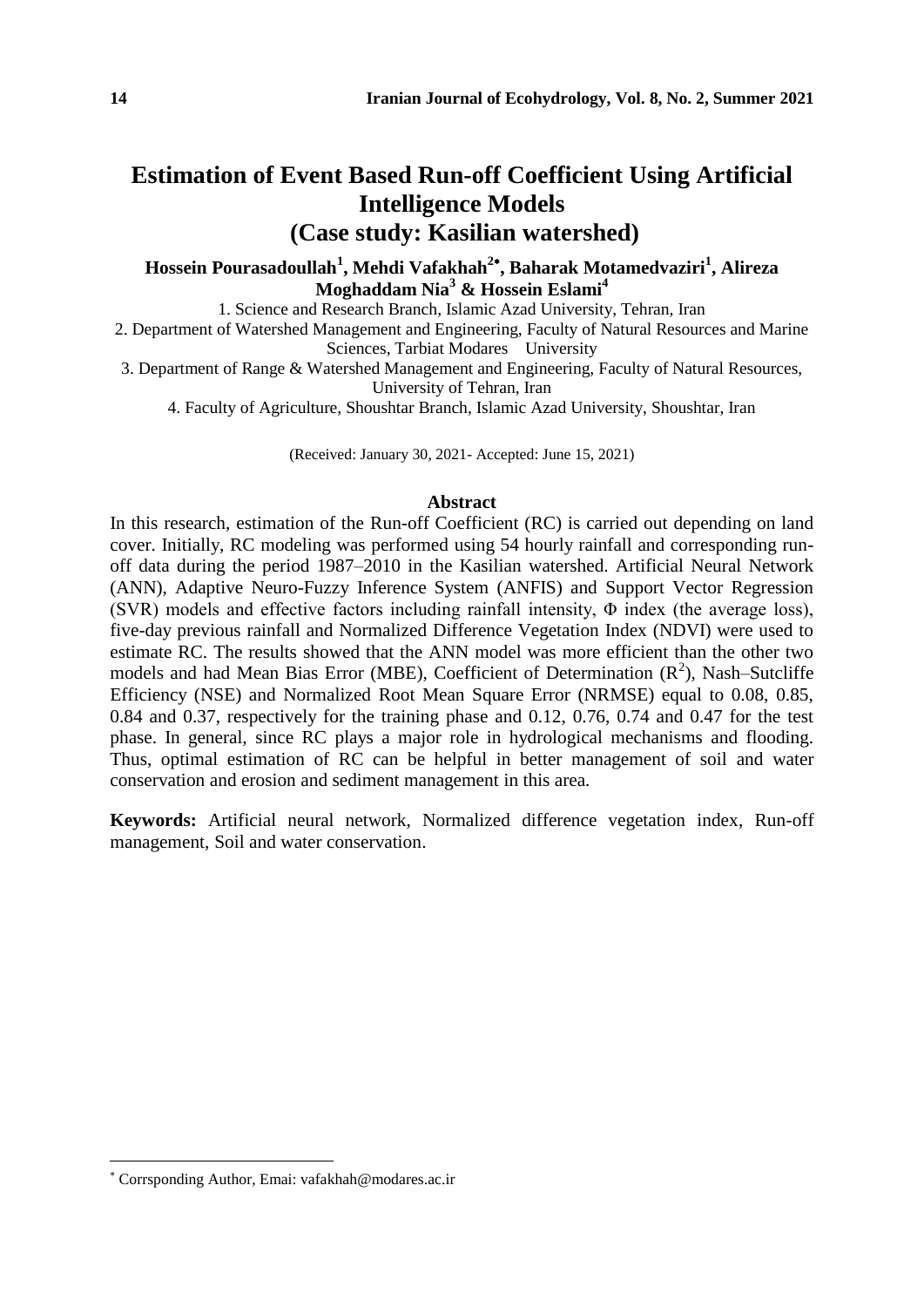# **Prediction of Combined Effect of Climate and Land Use Changes on Soil Erosion in Iran Using GloSEM Data**

**Hadi Memarian<sup>1</sup> , Morteza Akbari<sup>2</sup>**

1. Associate Professor, Land Resources Management (Soil Conservation Engineering), Department of Rangeland and Watershed Management, Faculty of Natural Resources and Environment, University of Birjand, Birjand, Iran

2. Assistant Professor, Department of Desert Area Management, Faculty of Natural Resources and Environment, Ferdowsi University of Mashhad, Mashhad, Iran

(Received: January 31, 2021- Accepted: June 15, 2021)

### **Abstract**

Soil erosion is a complex process with adverse environmental impacts. Today, on a global scale, by modeling the effects of natural and human factors on the severity of soil erosion, it is possible to determine the main drivers of ecosystems, for effective policy-making in optimal soil management. Therefore, in this study, to assess the severity of soil erosion in Iran watersheds, the validated data set of the Global Soil Erosion Modeling project (GloSEM database) were used. This project includes a baseline scenario (2015) and future forecasts (2070) of soil erosion with the effects of climate change in three scenarios RCP2.6, RCP4.5 and RCP8.5 on rainfall erosivity factor (R) and the effects of land use change in three combined scenarios SSP1-RCP2.6, RCP4.5 SSP2- and SSP5- RCP8.5 on vegetation (C) and soil protection (P) factors. The results showed that the vulnerability of central, southern, and eastern watersheds was higher due to climate change and land use change compared to other watersheds. In these areas, even without considering the effects of climate change, the trend of soil erosion changes in the baseline scenario (2015) with SSP2-RCP4.5 and SSP5-RCP8.5 scenarios has been increasing, but declining in humid or semi-humid areas in the north and the west. Considering the combined effects of land use and climate change, the trend of soil erosion changes between the baseline scenario (2015) with the scenarios of SSP1-RCP2.6 (with an average increase of 184%), SSP2-RCP4.5 (with an average increase of 243%) and SSP5- RCP8.5 (with an average increase of 341%) has been increasing in all watersheds except Aras watershed. The results of the study indicate the vulnerability of more than 10 times in the central watersheds of Iran due to climate and land use changes by 2070.

**Keywords:** Prediction of soil erosion, Land degradation, Climate models, Global model of soil erosion, Watershed management.

Corresponding Author, Email: hadi\_memarian@birjand.ac.ir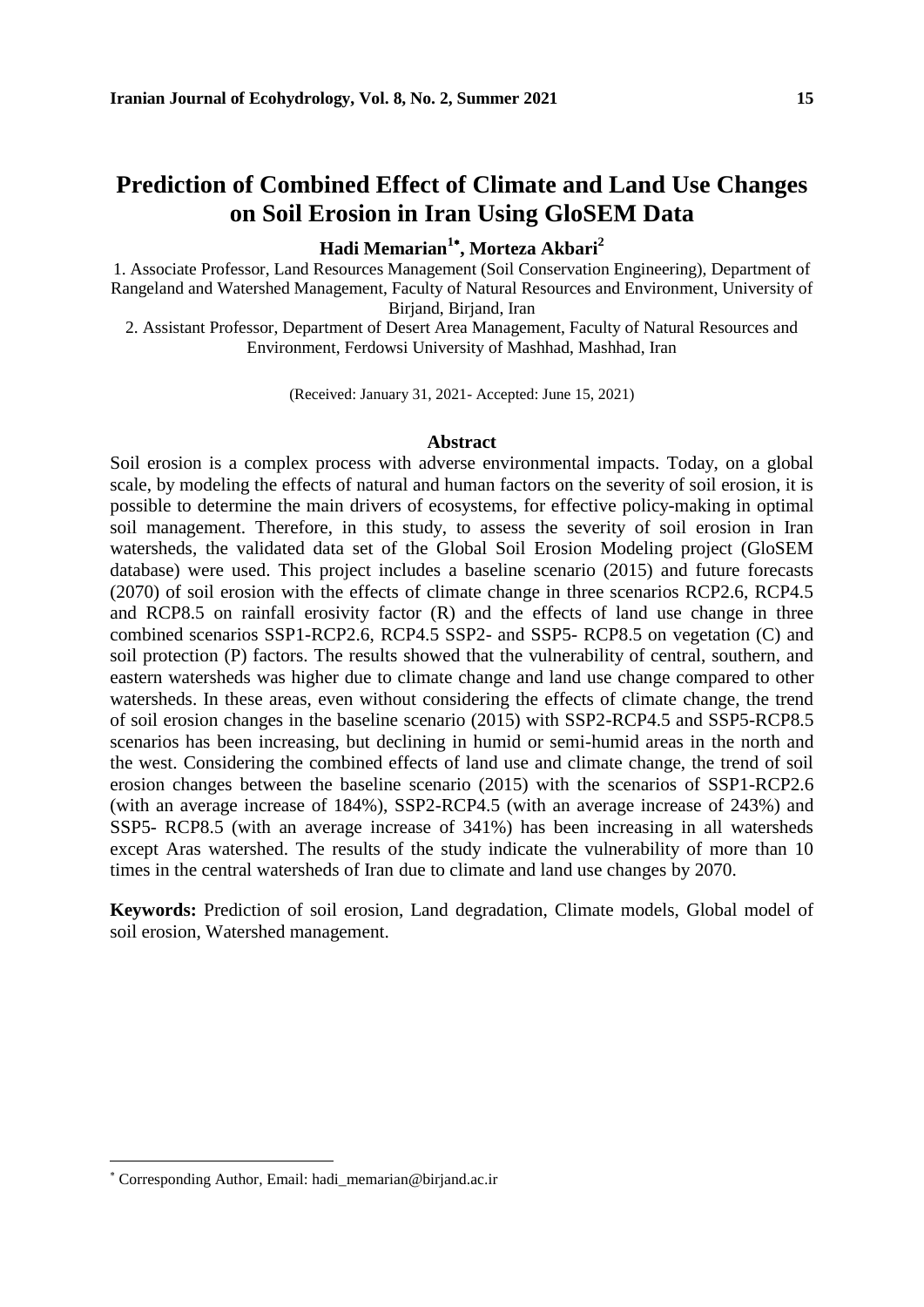# **Effect of Natural Flood Spreading of March 2019 on the Quantitative and Qualitative Characteristics of Groundwater in Floodplain at the End of Gorganroud Basin**

### **Artegh Gorganli Davaji<sup>1</sup> , Nader Jandaghi<sup>2</sup> , Mojtaba G. Mahmoodlu<sup>2</sup> , Yaghob Nick Ghojogh<sup>3</sup>**

1. Msc Student in Watershed Management, University of Gonbad Kavous 2. Assistant Professor at Gonbad Kavous University, Faculty of Agriculture & Natural Resources 3. PhD student in hydrogeology, Shahid Beheshti University

(Received: February 10, 2021- Accepted: June 16, 2021)

#### **Abstract**

In order to investigate the effect of flood in March 2019 on quantitative and qualitative changes of groundwater, the floodplain at the end of Gorganroud river basin, which was naturally exposed to floods, was selected. To investigate changes in groundwater quantity and quality, 17 and 11 observation wells with suitable distribution in the study area were selected, respectively. Then, quantitative (groundwater level) and qualitative data (11 physicochemical parameters) of wells were collected in two periods before and after the floods. First, groundwater level changes in two periods were evaluated by paired T-test and average groundwater level of the plain. Then, physicochemical characteristics changes in two periods were evaluated using paired T-test. Finally, hydrogeochemical changes were assessed using Gibbs, Durov and Piper diagrams, and the water quality for agricultural and drinking purposes were investigated using Wilcox and Schoeller diagrams. Paired T-test results showed that the groundwater level in 88.2% of the observation wells after the flood had a significant increase. This has increased the groundwater level as well as the unit hydrograph of the plain (about 2 meters) after the flood. The results of changes in groundwater quality parameters showed that the amount of EC, anions and cations (except  $NO<sub>3</sub>$ ) decreased in most of the observed wells after the flood. This has reduced the hardness of groundwater but has not had a significant effect on the type and hydro-geochemical faces of floodplain groundwater. The reason can be the hydrochemical similarity of infiltrated water and groundwater of the plain aquifer.

**Keywords:** Flood, Groundwater, Aquifer, Physicochemical Characteristics, Floodplain, Gorganroud.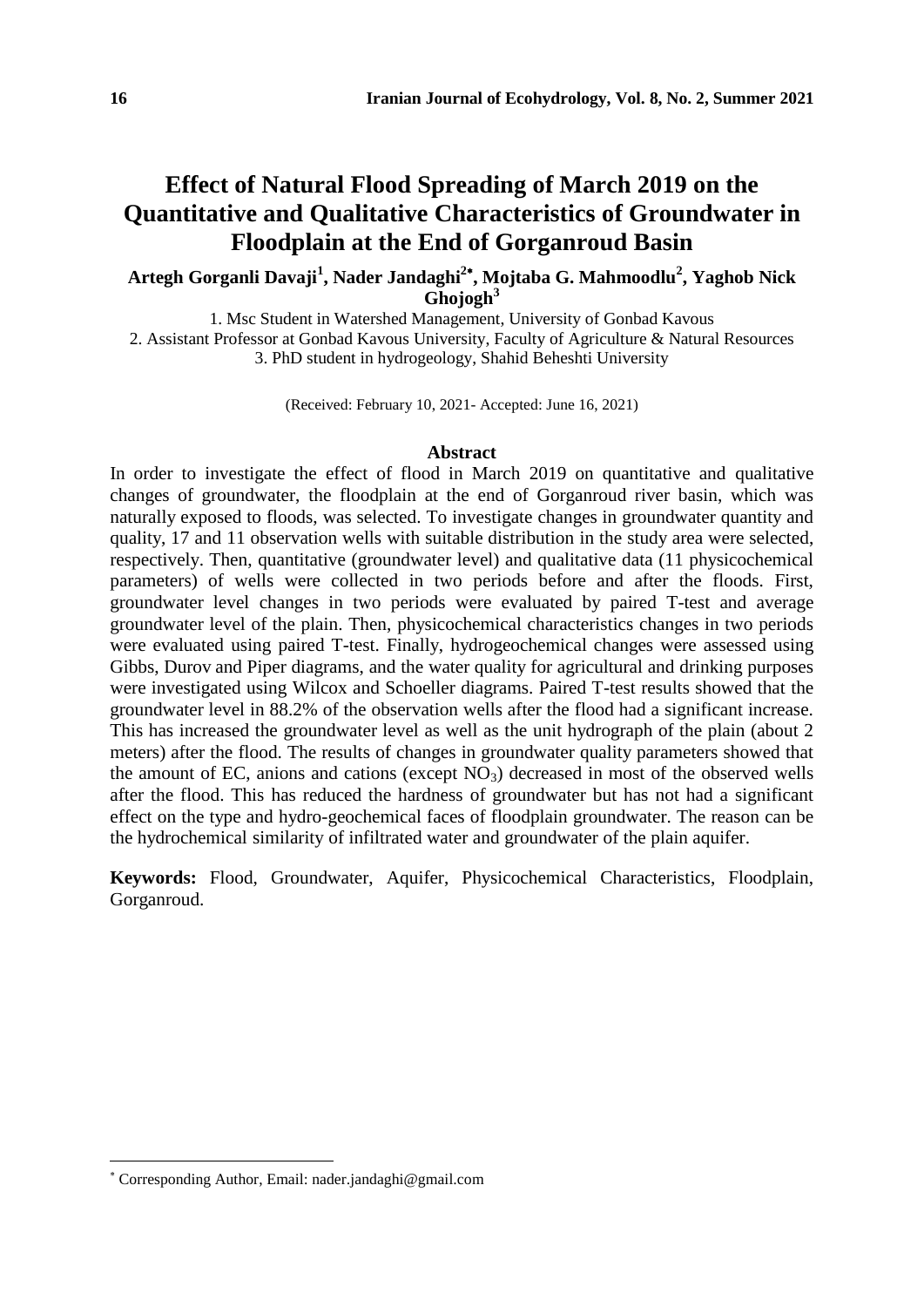### **Amirhossein Rahmatizadeh<sup>1</sup> , Hamid Gholami<sup>2</sup> , Yahya Esmaeilpour<sup>2</sup> , Hassan Khosravi<sup>3</sup>**

1. PhD in Desertification, University of Hormozgan, Bandar Abbas, Strategic Research Center of expediency discernment council, Iran

2. Associate Professor, Faculty of Agriculture and Natural Resources, University of Hormozgan, Bandar Abbas, Iran

3. Assistant Professor, Faculty of Agriculture and Natural Resources, University of Tehran, Tehran,

Iran

(Received: October 25, 2020- Accepted: July 5, 2021)

### **Abstract**

Soil salinity is one of the factors limiting plant growth and causing land degradation. The purpose of this study is to apply and provide access to soil salinity database which are inaccessible in arid and semi-arid regions using laboratory methods and GIS techniques. In this research, an attempt has been made to identify the soil salinity trend and its minerals by digging 8 profiles with an average depth of 1.5 meters and sampling water from 4 points on a transect from the Kenic line to the Playa in Hoz-e Sultan Qom. Soil water samples were taken from each soil profile at the end of the growing season in late Shahrivar and were analyzed in the laboratory. The results showed that the trend of salinity changes from Kenic line to Playa is such that chlorides, sulfates, carbonates and finally calcium carbonates are observed, respectively. This trend was significant in Hoz-e-Soltan region. In this study, soil PH range from 6.5 to 8.9, salinity starts from 1.5 ds / m / m2 near the Conic line and increases to 2.30 ds / m2 next to the salt pan. Also, in the study area, sodium (soda) soils, the percentage of exchangeable sodium is more than 15 and the ratio of sodium absorption in the saturated extract is more than 13.

**Keywords:** Soil salinity, Spatial changes, Kriging, Hoz Sultan.

Corresponding Author, Email: ami.rahmatizadeh@csr.ir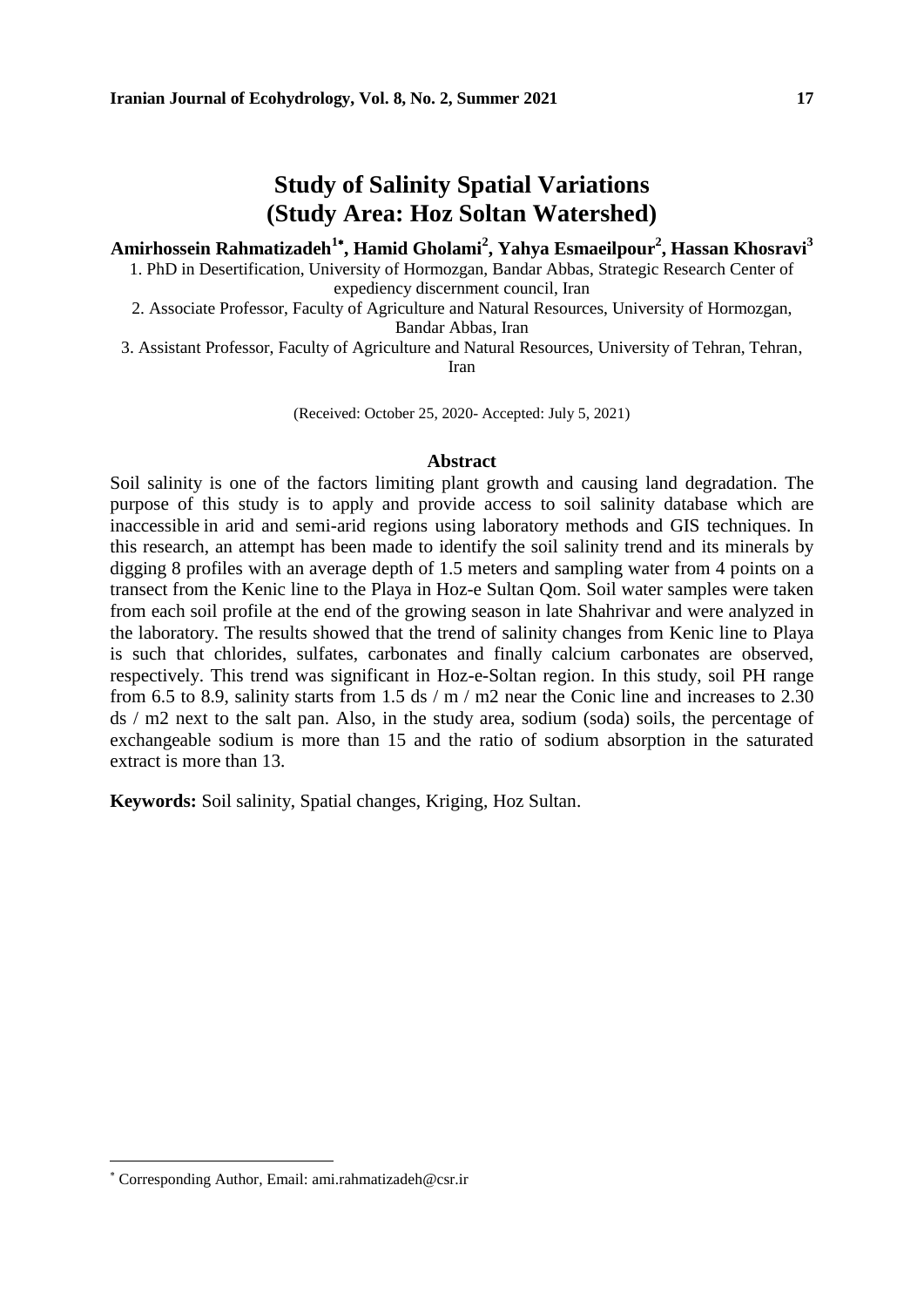## **Uncertainty Evaluation of the Performance Indicators of a Reservoir System under Climate Change (Case Study: Namroud Dam)**

### **Avin Hakami Kermani<sup>1</sup> , Hossein Babazadeh<sup>1</sup> , Jahangir Porhemmat<sup>2</sup> , Mahdi Sarai Tabrizi<sup>1</sup>**

1. Department of Water Science and Engineering, Science and Research Branch, Islamic Azad University, Tehran, Iran

2. Soil Conservation and Watershed Management Research Institute (SCWMRI), Agricultural Research, Education and Extension Organization (AREEO), Tehran, Iran

(Received: February 11, 2021- Accepted: July 17, 2021)

### **Abstract**

Climate change is one of the major challenges for the management and planning of water resources. When evaluating the state of a reservoir system, consideration of uncertainties can present a more accurate picture. The present paper evaluated the uncertainty of performance indicators in the reservoir of Namroud Dam, located in the Hablehroud Basin, under climate change in the upcoming period (2021-2040). Accordingly, statistical downscaling for the upcoming period was performed using the output of the EC-EARTH general circulation model under RCP4.5 and RCP8.5 emission scenarios and the LARS-WG6 model. The basin run-off in the upcoming period was estimated using the IHACRES hydrological model. In addition, the changes in demand were calculated while taking the future inputs of the climate variables into account. The water resources system was modeled using the WEAP model. Finally, based on the changes in the river flow and using the Monte Carlo simulation, this study evaluated the performance uncertainty of the Namroud Dam reservoir under the current conditions and climate change. Moreover, it investigated potential adaptation strategies to reduce the demand (meeting 85% and 70% of the agricultural demand). The results showed the highest values of the stability index for the 30% reduction in agricultural demand under the RCP4.5 emission scenario. Under this scenario, the changes in agriculture in Firoozkooh and Garmsar decreased by 20.64% and 34.2%, respectively. However, the reduction in demand alone is not sufficient to improve the system's performance. Compared to other indicators, the changes in the stability index were more limited, and thus more reliable for assessing the system state. While uncertainties make it complicated to evaluate the effectiveness of climate change adaptation scenarios, they help increase the reliability of such strategies.

**Keywords:** Namroud Dam, Climate change, Uncertainty, WEAP, System performance indices.

Corresponding Author, Email: h\_babazadeh@hotmail.com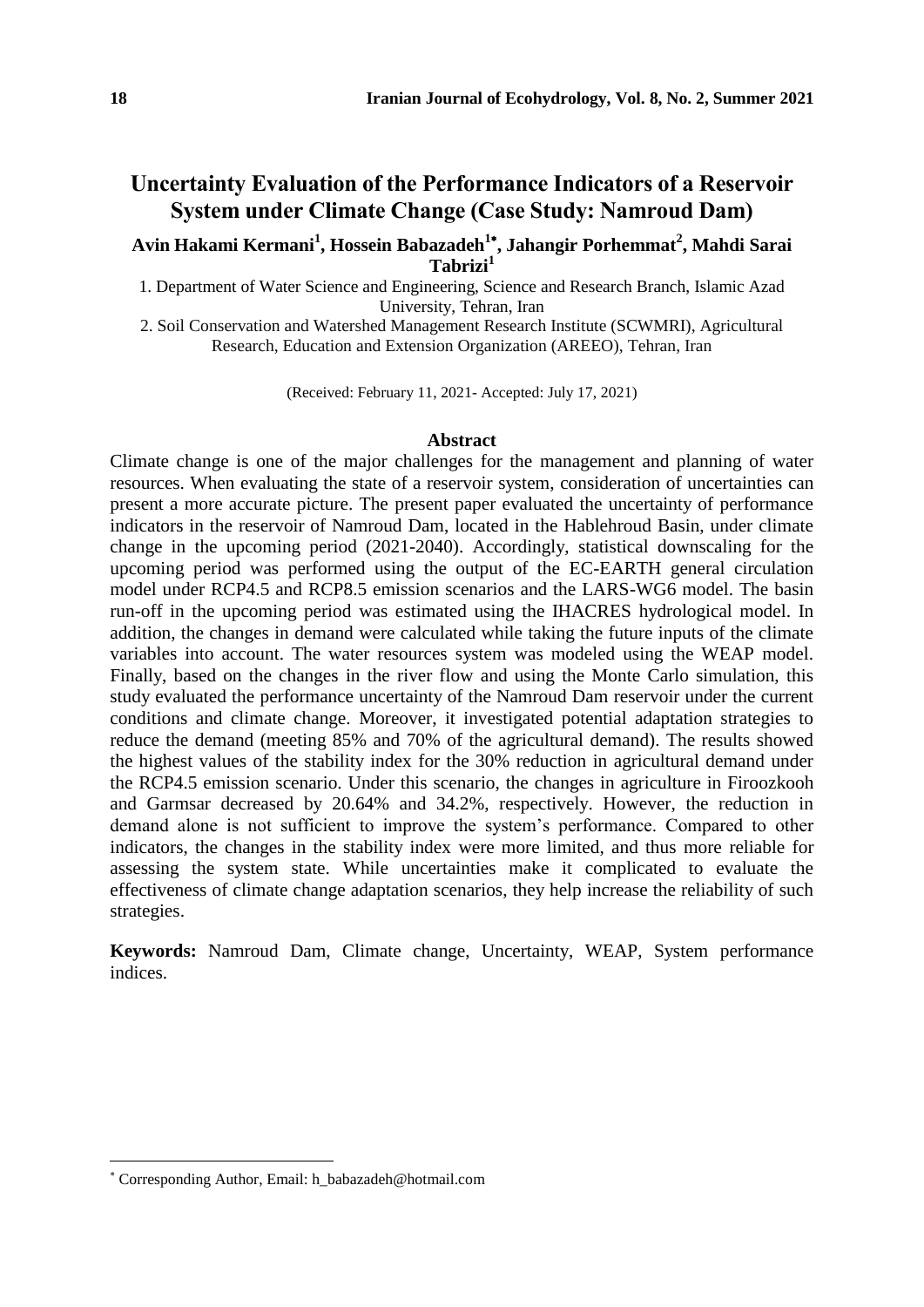# **Application of Synthesis of Fe3O4-powder Activated Carbon Magnetic Nanoparticles in Removing Arsenic from Aqueous Media**

**Masumeh Khorasani Alamdari<sup>1</sup> , Ata Allah Nadiri<sup>2</sup> , Hossein Gafurian<sup>3</sup> , Sina Sadeghfam<sup>4</sup>**

1. Ph.D Student, Environmental Planning, Faculty of Marine Science and Technology, Islamic Azad University, Tehran North Branch

2. Associated Professor, Faculty of Natural Sciences, University of Tabriz

3. Professor, Faculty of Marine Science and Technology, Islamic Azad University, Tehran North

Branch.

4. Assistant Professor, Civil Engineering Department, University of Maragheh

(Received: January 20, 2021- Accepted: June 15, 2021)

### **Abstract**

Water resources contamination with arsenic resulting from industrial or agricultural activities causes many environmental problems. One of the mechanisms for arsenic removal from aqueous media is the surface adsorption process. In this study, walnut shell chemically activated by zinc chloride, sulfuric acid, potassium permanganate was used for optimization. Powdered activated carbon produced by iron oxide nanoparticles, and  $Fe<sub>3</sub>O<sub>4</sub>$  magnetite were prepared by depositing iron on activated carbon to remove the toxic metal arsenic from aqueous media. The synthesis of PAC-AC/Fe<sub>3</sub>O<sub>4</sub> was prepared by chemical co-precipitation method and the physical and structural properties of the adsorbent were analyzed by FESEM-EDX, TEM and FT-IR techniques. Then the effect of pH changes (2-10), contact time (15-240 minutes), amount of adsorbent (0.02-0.1 g), initial concentration of arsenic (2-12 mg/1) were examined and optimized; isotherm and reaction synthetics were also determined. The optimal conditions for arsenic removal contained magnetic adsorbent pH=2, and 0.02 g of adsorbent at a 6 mg/l concentration at medium temperature. Also, fit diagrams, Freundlich and quasiquadratic models were determined as isothermal and kinetic optimal models, respectively. The Freundlich model ( $R^2 = 0.999$ ) yielded the maximum absorption of 33.44 mg/g and second order equation of  $(R^2 = 1)$ . The present study suggested that the synthesized adsorbent had a high potential for the removal of arsenic contaminants. Walnut shell can be used as a suitable adsorbent because of its waste in the country.

**Keywords:** Activated Carbon, Arsenic, Isotherm, Surface Adsorption, Walnut shell.

Corresponding Author, Email: Nadiri.ata@gmail.com